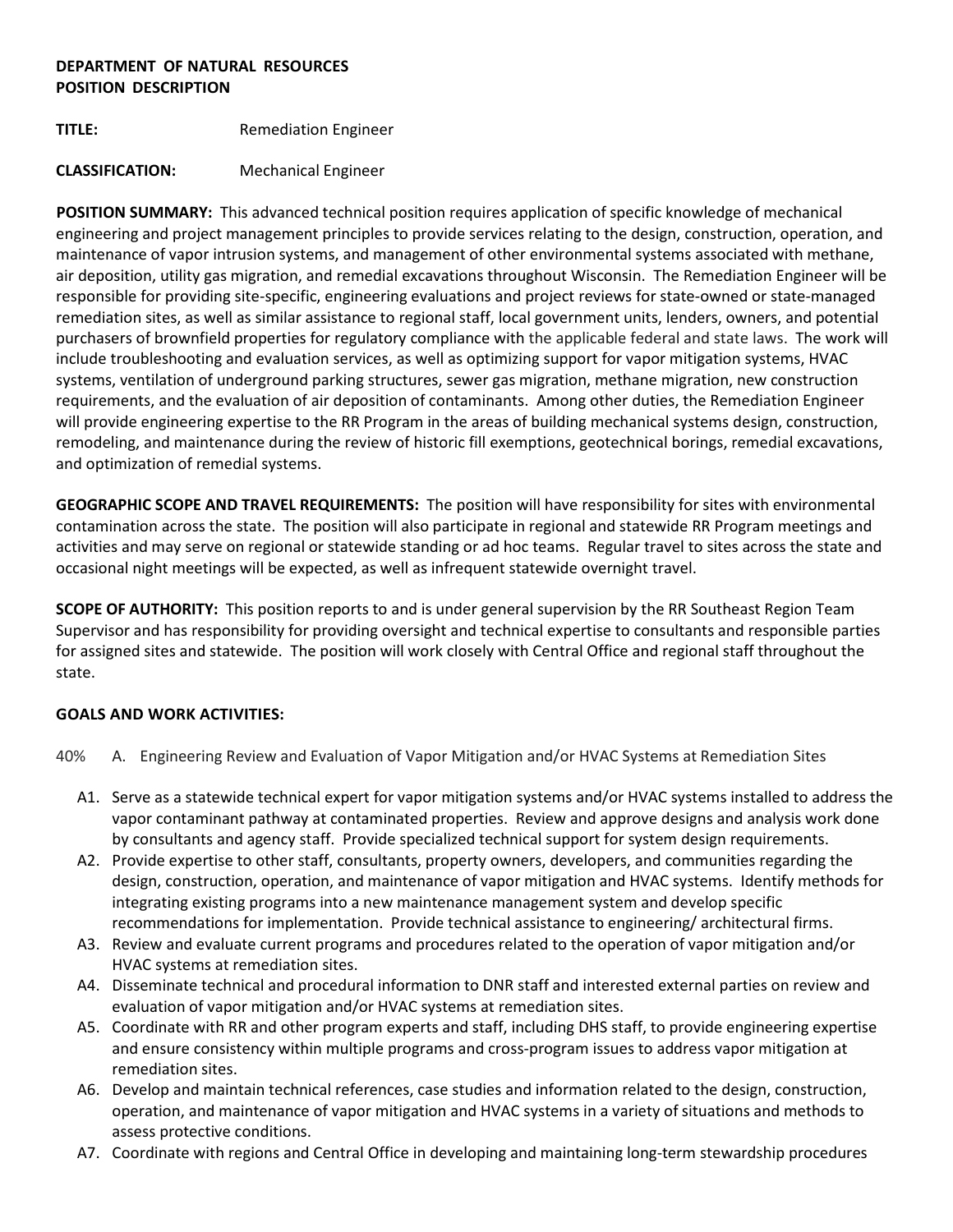and guidance and lead the state's work in conducting audits and monitoring compliance with continuing obligations imposed by the state on sites using vapor mitigation and/or HVAC systems to control the risk associated with contaminant vapors.

- A8. Provide support to other RR Program Project Managers with scoping, budgeting, coordination, and oversight of state lead sites, including engineered systems at state-owned/state-managed sites.
- A9. Provide oversight and technical direction to DNR contractors to ensure field work is properly conducted, that all reports are written and submitted on time, and that the data collected is properly evaluated within submitted reports.
- A10. Process and approve or deny all billings and change order requests and, at end of project work, complete contractor evaluations.
- A11. Provide formal responses to submittals and ensure contractual work is performed as specified and in accordance with code and guidance. Adhere to all procurement requirements.
- A12. Provide engineering evaluation and mechanical design requirements for vapor mitigation and/or HVAC systems following review of technical reports and submittals describing the extent of environmental contamination and potential remedial options. Provide approval of a remedial approach and subsequent oversight and assistance during the construction, installation, operation, and maintenance of vapor mitigation and/or HVAC systems. Review and develop engineering calculations for energy conservation measures. Assist and promote new/innovative and scientifically sound approaches for the remediation of contaminated sites.
- A13. Monitor approved construction of vapor mitigation and/or HVAC systems to ensure the quality of work and compliance with state codes, and departmental and federal regulations. Eliminate system deficiencies, failures, and code violations related to the required mechanical system requirements. As needed, provide on-site monitoring to review the installation and perform troubleshooting where necessary.
- A14. Analyze and evaluate systems performance and needs assessment of vapor mitigation and/or HVAC systems, which include both mechanical and electrical system components. Evaluate processes and software packages currently used and coordinate with staff on the implementation of approved plans and programs.

# 15% B. Engineering Review and Evaluation of Methane and Utility Gas Migration

- B1. Serve as a statewide technical expert for methane and utility gas migration. Provide expertise to other staff, consultants, property owners, developers, and communities regarding the design, construction, operation, and maintenance of mechanical and/or electrical systems to address the migration of methane and utility gases at contaminated properties. Review and approve designs and analysis work done by consultants and agency staff. Provide specialized technical support for system design requirements.
- B2. Analyze and evaluate site utilities as preferential pathways for utility gas migration.
- B3. Provide technical review and opinions of special requests, such as waste characterization and approval of requests for historic fill exemptions. Analyze and evaluate if methane is a potential risk that requires control by a mechanical and/or electrical system.
- B4. Review, evaluate, and design complex mechanical systems and related site utilities to manage the environmental hazards and mitigate the risk to human health posed by methane gas and the migration of contaminant vapor within utility lines.
- B5. Provide expertise to other staff, consultants, property owners, developers, and communities regarding the design, construction, operation, and maintenance of mechanical and/or electrical systems to address the migration of methane and utility gases. Develop and implement guidance on mechanical design best management practices for new construction as well as remodeling/renovation projects. Identify methods for integrating existing sites into a new maintenance management system and develop specific recommendations for implementation. Provide technical assistance to engineering/ architectural firms.
- B6. Review and evaluate current programs and procedures related to the operation of mechanical and/or electrical systems to address the migration of methane and utility gases
- B7. Disseminate technical and procedural information to DNR staff and interested external parties on evaluation of methane and utility gas migration.
- B8. Coordinate with RR and other program experts and staff, including DHS staff, to provide engineering expertise and ensure consistency within multiple programs and cross-program issues related to methane and utility gas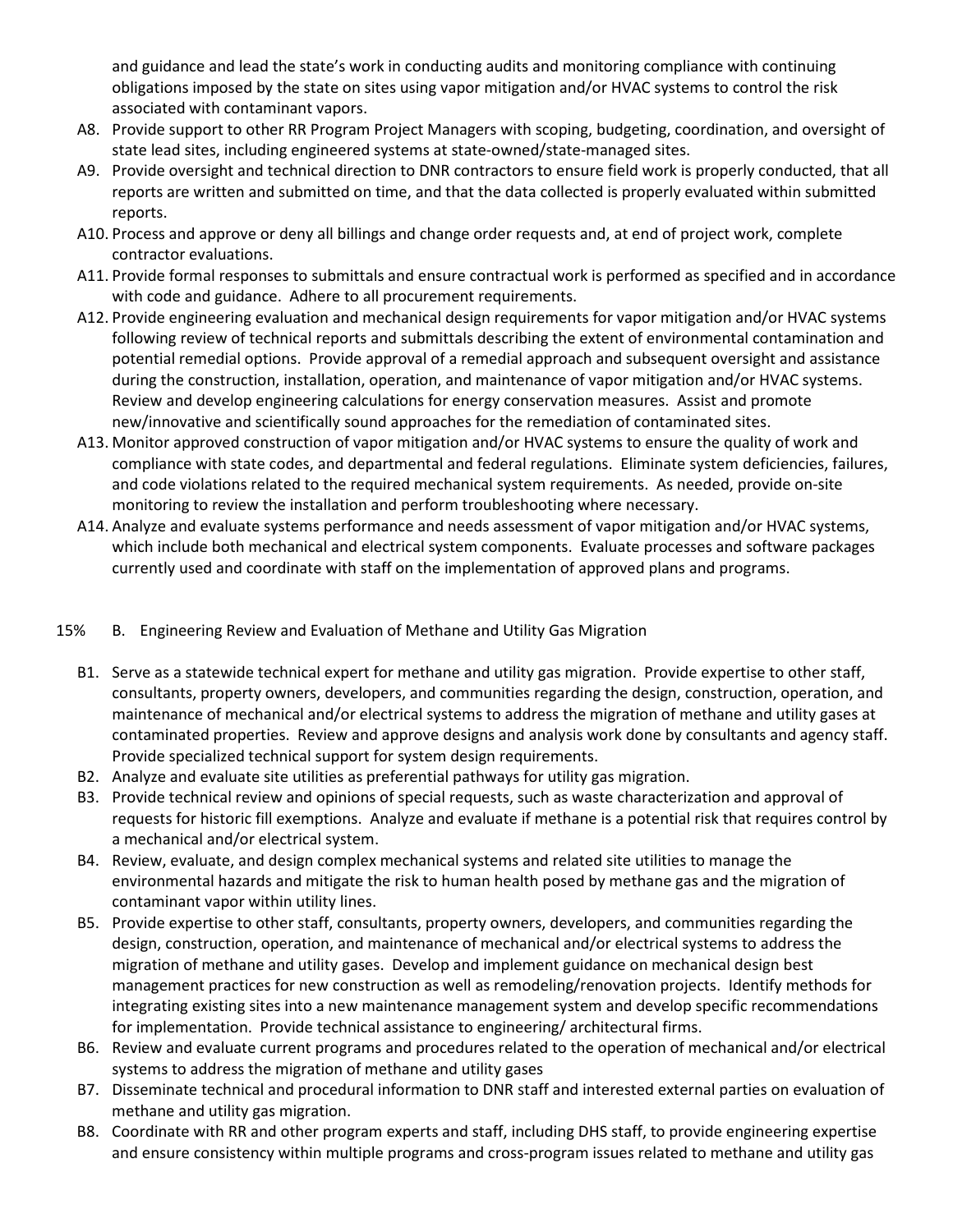migration.

- B9. Develop and maintain technical references, case studies and information related to the design, construction, operation, and maintenance of methane and/or utility gas control systems in a variety of situations and methods to assess protective conditions.
- B10. Coordinate with regions and Central Office in developing and maintaining long-term stewardship procedures and guidance and lead the state's work in conducting audits and monitoring compliance with continuing obligations imposed on sites using methane and/or utility gas control systems to address the risk associated with contaminant vapors.
- B11. Provide engineering evaluation and mechanical design requirements for methane and/or utility gas control systems following review of technical reports and submittals describing the extent of environmental contamination and potential remedial options. Provide approval of a remedial approach and subsequent oversight and assistance during the construction, installation, operation, and maintenance of methane and/or utility gas control systems. Assist and promote new/innovative and scientifically sound approaches for the remediation of contaminated sites.
- B12. Monitor approved construction of methane and/or utility gas control systems to ensure the quality of work and compliance with state codes, and departmental and federal regulations. Eliminate system deficiencies, failures, and code violations related to the required mechanical system requirements. As needed, provide on-site monitoring to review the installation and perform troubleshooting where necessary.
- B13. Analyze and evaluate systems performance and needs assessment of methane and/or utility gas control systems, which include both mechanical and electrical system components. Evaluate processes and software packages currently used and coordinate with staff on the implementation of approved plans and programs.
- 10% C. Engineering Review and Evaluation of Remedial Excavations, Remedial Systems, and Foundations
	- C1. Provide engineering expertise to other staff, consultants, property owners, developers, and communities regarding the design, construction, and/or analysis of geotechnical borings, remedial excavations, remedial systems, and foundation systems at contaminated properties, including state-owned and state-managed sites. Review and approve designs and analysis work done by consultants and agency staff. Provide specialized technical support for system design requirements.
	- C2. Analyze and evaluate proposed remedial excavations for maintaining the structural integrity of potentially affected structures. Review options to stabilize construction, including shoring.
	- C3. Provide engineering evaluation and mechanical design requirements following review of technical reports and submittals describing the extent of environmental contamination and potential remedial options. Provide approval of a remedial approach and subsequent oversight and assistance during the construction, installation, operation, and maintenance of a remedial system, which may include mechanical and/or electrical system components.
	- C4. Monitor approved construction to ensure quality of work and compliance with state codes, and departmental and federal regulations. Eliminate deficiencies, failures, and code violations related to the required mechanical system requirements. As needed, provide on-site monitoring to review the installation and perform troubleshooting where necessary.
- 10% D. Engineering Review and Evaluation of New Construction and/or Remodeling/Renovation of Current **Structures** 
	- D1. Analyze and evaluate systems performance and needs assessment of mechanical and/or electrical systems used to protect human health when changes are planned at contaminated properties, including state-owned and state-managed sites. Develop and implement mechanical design requirements and required levels of quality for new construction as well as remodeling/renovation projects.
	- D2. Review and approve designs and analysis work done by consultants and agency staff for post-closure modifications. Analyze and evaluate if a planned change(s) in site and/or building conditions require modification to a mechanical and/or electrical system used to protect human health and the environment.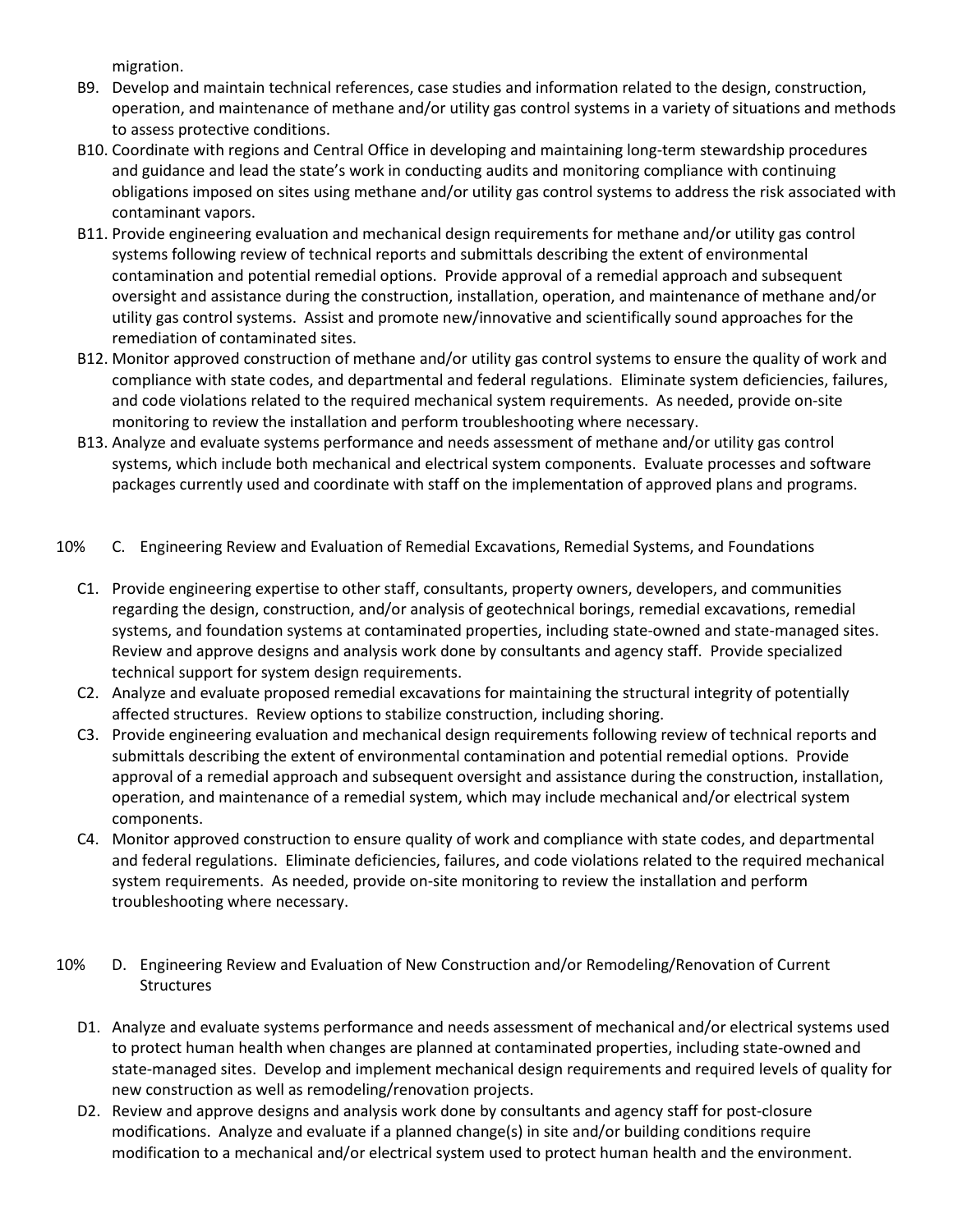- D3. Provide specialized technical support for system design requirements when a continuing obligation for future vapor risk has been imposed on a contaminated property.
- D4. Monitor approved construction to ensure the quality of work and compliance with state codes, and departmental and federal regulations. Eliminate deficiencies, failures, and code violations related to the required mechanical system requirements. As needed, provide on-site monitoring to review the installation and perform troubleshooting where necessary.
- 10% E. Engineering Review and Evaluation of Air Contaminant Pathways and Deposition
	- E1. Analyze and evaluate the air contaminant pathway and deposition associated with contaminated properties.
	- E2. Review and approve designs and analysis work done by consultants and agency staff for known airborne (e.g., mercury and lead) and emerging contaminants (e.g., PFAS).
	- E3. Provide specialized technical support for system design requirements to address airborne contaminants.
- 10% F. Training and Policy-Making
	- F1. Evaluate the need for new technical or implementation guidance and/or training for staff and consultants. Assist in the development of DNR rules and policy related to the design, operation, and maintenance of mechanical and/or electrical systems to protect human health from contamination in the environment.
	- F2. Develop necessary training and safety coordination programs. Participate in training for staff and externals, including regional and statewide training sessions.
	- F3. Participate on statewide RR Program and/or joint RR/DHS Program policy and implementation teams as needed for challenging situations, policy-making responsibilities, and related topics.
- 5% G. Professional Development and Organizational Responsiveness
	- G1. Maintain knowledge of DNR Core Values and adhere to them during daily business.
	- G2. Review and keep abreast of changes in knowledge and practices of position-related activities in responsibilities.
	- G3. Participate in job-related training and organizational meetings as directed by your supervisor.
	- G4. Prepare and present training materials to DNR staff and externals as requested by supervisor. Identify and recommend training topics for staff. Coordinate with vendors and others with developing and/or complex technologies to collect and present information to DNR staff as part of continuing education for staff.
	- G5. Perform other position-related duties as assigned.
	- G6. Follow all general and position-related safety requirements.

# **Special Requirements**

Upon appointment, the incumbent must have one of the following:

- Registration as a Professional Engineer as determined by the Department of Safety and Professional Services per s. 443.04, Wis. Stats.;
- Registration as an Architect as determined by the Department of Safety and Professional Services per s. 443.03, Wis. Stats.;
- a specific record, issued by the professional engineering section of the Department of Safety and Professional Services, showing 4 years or more of experience in engineering work of a character satisfactory to the professional engineering section and satisfactory completion of the fundamentals of engineering exam;
- have graduated from a recognized college or university with a degree in architecture or in a related engineering field such as electrical, mechanical, civil or environmental engineering; OR
- have equivalent professional training and practical experience so as to be deemed an architect or professional engineer as defined in Department of Safety and Professional Services per s. 443.01, Wis. Stats. and also deemed to be qualified to engage in professional architectural/engineering practice as determined by the Department of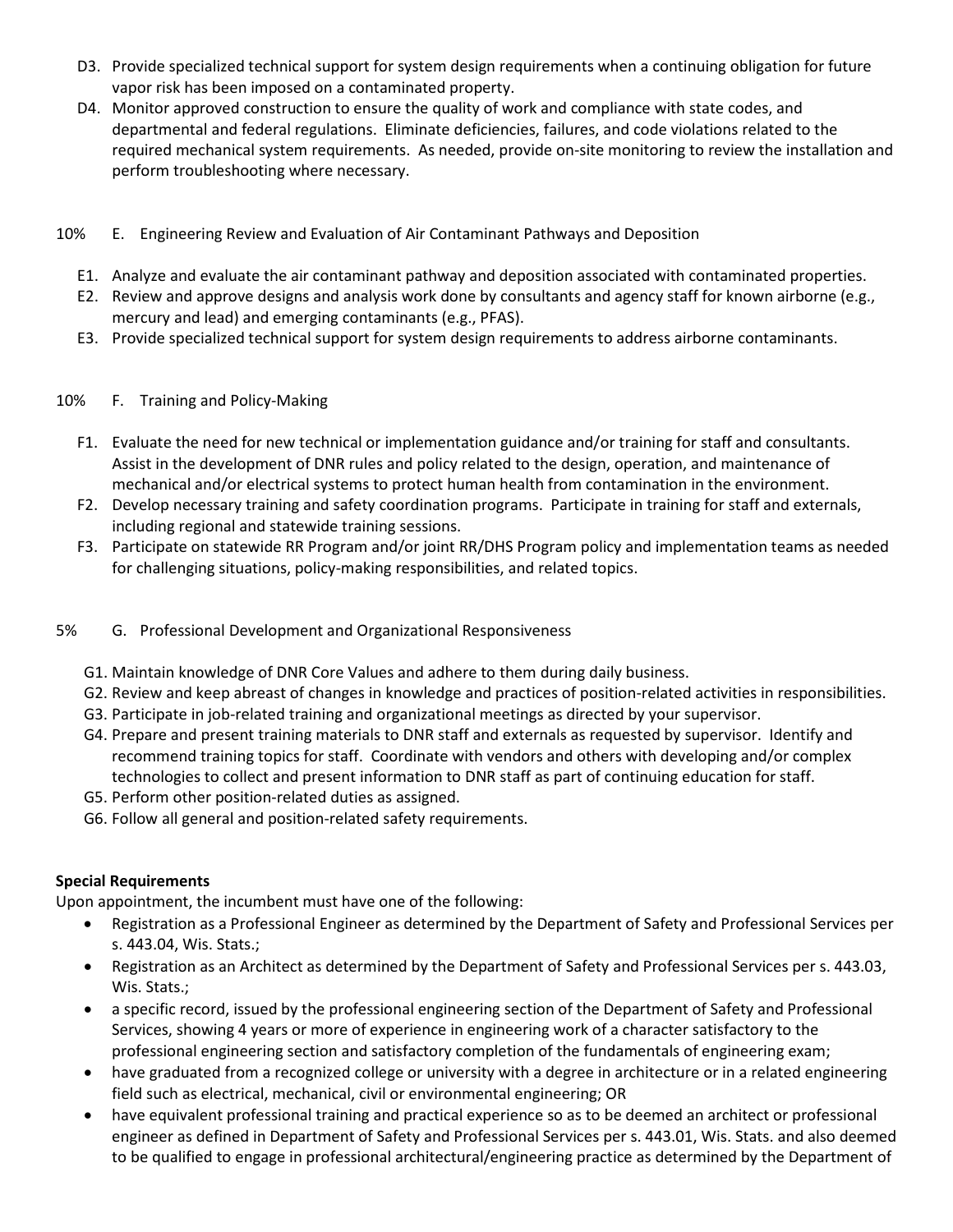Safety and Professional Services per s. 443.03, or 443.04, or 443.05, Wis. Stats.

## **Knowledge, Skills & Abilities**

Upon Appointment:

- Broad knowledge of mechanical engineering principles, environmental science and built environmental solutions vapor intrusion.
- Knowledge of building science, HVAC and ventilation systems, and indoor air quality testing.
- Knowledge of environmental monitoring, sampling techniques, and environmental quality standards.
- Knowledge of environmental remediation and redevelopment concepts.
- Basic knowledge of federal and state laws that regulate environmental programs, including remediation and redevelopment activities.
- Ability to read complex construction plans and specifications.
- Knowledge of short and long-range planning methods for time and project management.
- Knowledge or ability to learn dispersion modeling
- Ability to understand a complex situation, issue, or problem by breaking it down into smaller pieces and trace implications or consequences.
- Ability to work well independently and be self-motivated to take action to meet critical organizational/program/unit goals.
- Ability to demonstrate personal integrity and high ethical standards in all transactions.
- Ability to present a good professional image through dress, speech and actions with a demeanor that inspires confidence in the individual and the organization.
- Skill in employing analytical abilities, pragmatism and other tools to resolve complex problems in a variety of situations.
- Ability to work cooperatively, collaboratively and facilitate others toward accomplishment of a shared goal.
- Strong leadership and interpersonal skills.
- Excellent oral and written communication skills.
- Ability to adapt to change.
- Skill in the use Microsoft Office (e.g., Outlook, Word, PowerPoint, Excel, OneNote, Access).

Full Performance:

- Expertise in vapor intrusion mitigation systems as it relates to remediation and redevelopment sites in Wisconsin
- Expertise in long-term stewardship and continuing obligation requirements for contaminant gases
- Knowledge of historical fill requirements and processes under Wis. Admin. Code ch. NR 500
- Knowledge of air contaminant pathway conceptional models and contaminant air deposition associated with contaminated properties.
- Knowledge of cross-program, multi-agency and other regulatory requirements.

### **Physical Requirements and Environmental Factors:**

### Physical Requirements

This position will spend up to 80% of the time indoors doing sedentary (office) work, including sitting for long periods of time. Occasional outdoor work with extreme cold/heat may be required with kneeling, crouching, climbing, carrying, lifting, and reaching.

### Strength Requirements

Sedentary work (exerting up to 10 pounds of force or more occasionally and/or a negligible amount of force frequently) occurs 75% of the time; field sampling work with occasional lifting (up to 25 pounds) less than 25% over a year's time.

### Equipment Used

Office equipment (computer, multifunction device (printer, scanner copier), projector, and telephone), hand tools,